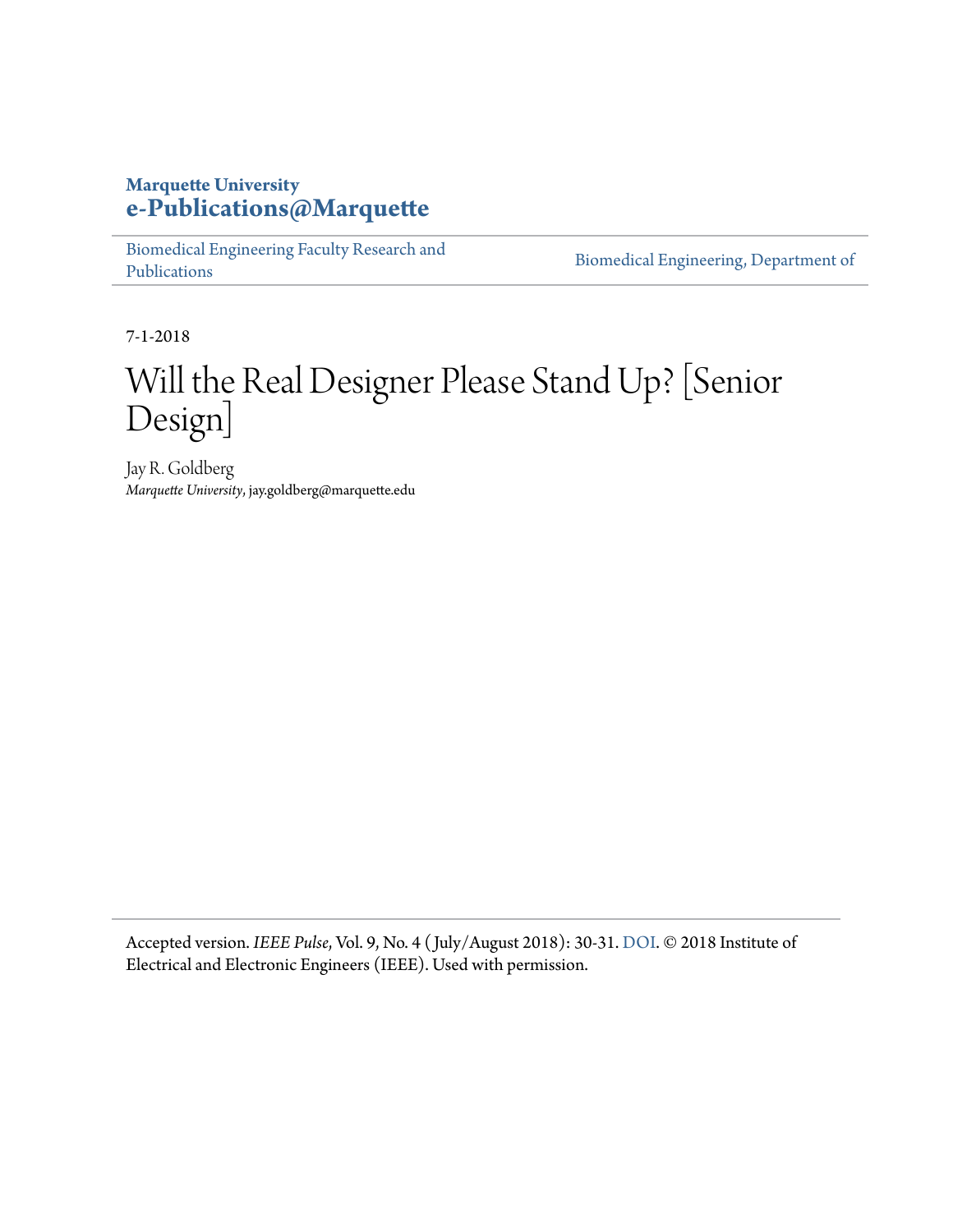#### **Marquette University**

## **e-Publications@Marquette**

## *Biomedical Engineering Faculty Research and Publications/College of Engineering*

*This paper is NOT THE PUBLISHED VERSION;* **but the author's final, peer-reviewed manuscript.** The published version may be accessed by following the link in the citation below.

*IEEE Pulse*, Vol. 9, No. 4 (July/August 2018): 30-31. [DOI.](https://doi.org/10.1109/MPUL.2018.2833069) This article is © Institute of Electrical and Electronic Engineers (IEEE) and permission has been granted for this version to appear i[n e-](http://epublications.marquette.edu/)[Publications@Marquette.](http://epublications.marquette.edu/) Institute of Electrical and Electronic Engineers (IEEE) does not grant permission for this article to be further copied/distributed or hosted elsewhere without the express permission from Institute of Electrical and Electronic Engineers (IEEE).

# Will the Real Designer Please Stand Up? [Senior Design]

#### Jay Goldberg

Healthcare Technologies Management Program, Marquette University, Milwaukee, Wisconsin

#### **Abstract:**

In the 1950s and 1960s, there was a popular television show called *To Tell the Truth*, on which three contestants claimed to be a person with an unusual occupation or distinction. Two of them were impostors, and the other was telling the truth. Four panelists asked the contestants questions to determine who was being truthful. After each panelist chose the contestant he or she thought was telling the truth, the host would ask "Will the real

\_\_\_\_\_ please stand up?" To create drama, each contestant would rise at different times and then sit, leaving the contestant with the unusual occupation or distinction standing.

This question could be asked of designers. For the last 13 years, I have been working with biomedical engineering students from Marquette University (MU) and industrial design students from the Milwaukee Institute of Art and Design (MIAD) who collaborate on capstone design projects. Over the years, I have noticed a minor turf battle for rights to the title of "designer." For example, claims were made that smartphones were designed by industrial designers. This may be true of specific aspects of smartphone design involving aesthetics, ergonomics, and general ease of use. But electrical, mechanical, computer, and software engineers designed the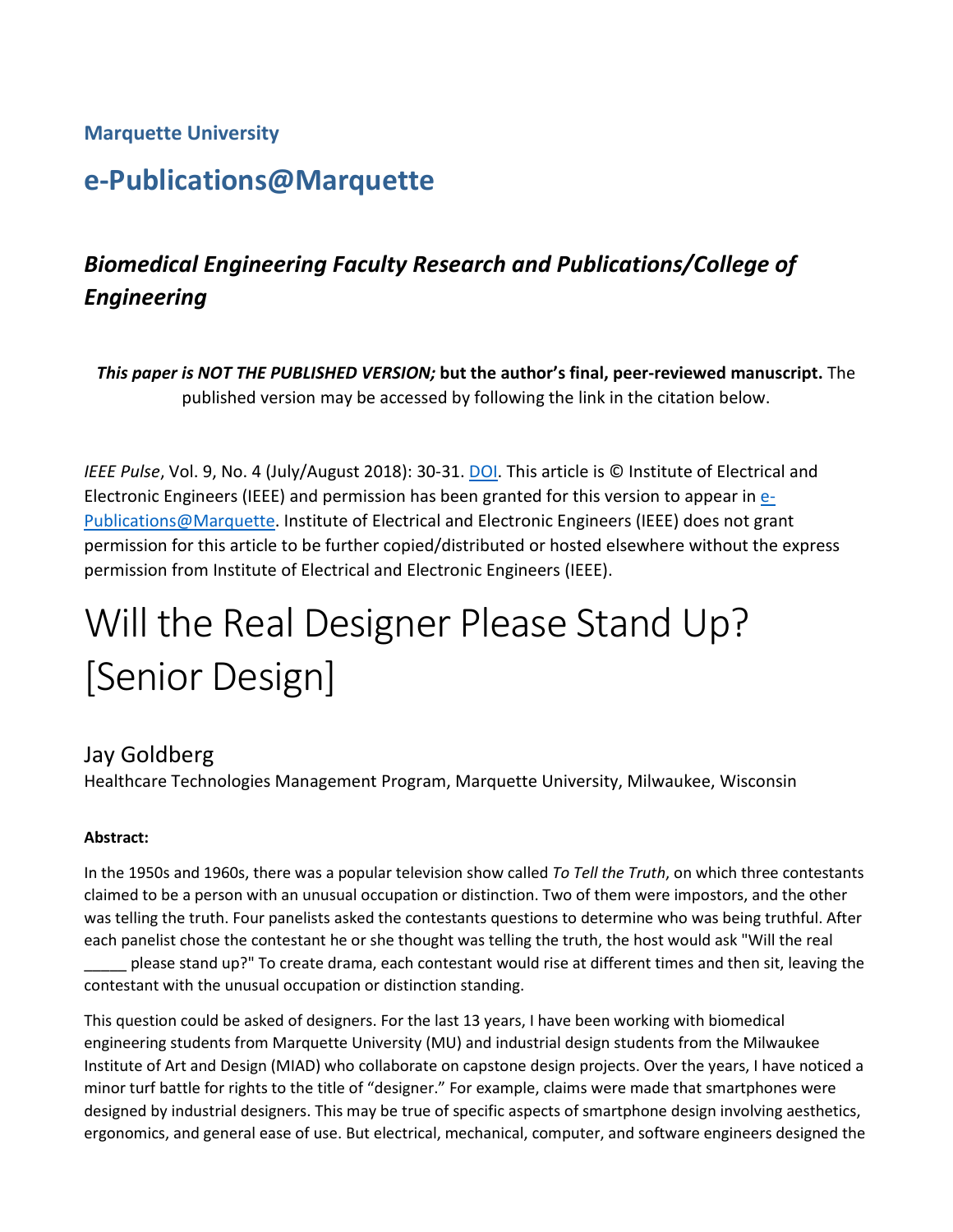internal electromechanical components and software that allow the phone and its various apps to function. Thus, I assume that a team of engineers and industrial designers (and possibly others) designed smartphones.

### Engineering and Industrial Design

Differences between industrial designers and engineers have been described previously [1]–[2][3].

Engineers and industrial designers are problem solvers who use their design skills to develop new products that meet their customers' needs. Their approaches to problem solving are different, and they emphasize different aspects of design. Engineers focus on the technical aspects of design such as functionality, performance requirements, analytical modeling, and design validation. They tend to be more analytical and more concerned with product performance and the design of the internal components that make the product work. For example, engineers developing implantable medical devices are concerned with issues such as corrosion, wear, degradation, strength, and fatigue life. They perform calculations, use a variety of analytical tools (such as finite element analysis), and conduct bench tests to ensure that products are made from materials with the appropriate design characteristics (strength, biocompatibility, biodurability, etc.) and will safely perform as required. Industrial designers focus on aesthetics, ergonomics, usability, safety, and the user's experience. They tend to be more visual and more concerned with the interaction between users and products. For example, industrial designers are concerned with the psychological impact of a product's design on the user or potential customer, usability (ease of use, low potential for error), safety (no sharp edges or other potential hazards), quality of the overall product experience, and perceived value of the product. Engineers and industrial designers share a heavy emphasis on the customer, manufacturing methods, costs, and prototyping, and make extensive use of Computer Aided Design (CAD) and 3D modeling.

> Engineers and industrial designers bring different perspectives, strengths, and skills to a project team.

Another difference relates to how each discipline views the design process. Engineers tend to view the process as linear and somewhat disciplined. Industrial designers consider the process to be nonlinear and chaotic. Both groups understand that the process involves iterations that loop back to previous stages. For example, engineers understand that to comply with design control requirements per ISO 9001 and ISO 13485, some stages need to be completed in a specific order, requiring a more structured design process [1].

## Engineers and Designers as Problem Solvers

Members of each group claim that they are the true designers, but, in my opinion, both groups can claim this title. Engineers and industrial designers bring different perspectives, strengths, and skills to a project team while emphasizing some overlapping areas of expertise. Together, the two groups provide diverse approaches to problem solving and design.

My experience working with industrial design faculty and students taught me to think differently about the field of design. First, I prefer to think of both groups not as designers, but as problem solvers using different tools and approaches to problem solving. Second, I feel that engineering students would benefit from learning about topics that have typically been a key component of industrial design curricula but are not required as part of most undergraduate engineering curricula. These design topics include

- ergonomics and human factors
- aesthetics
- usability
- safety
- the user experience and impact of design on the customer.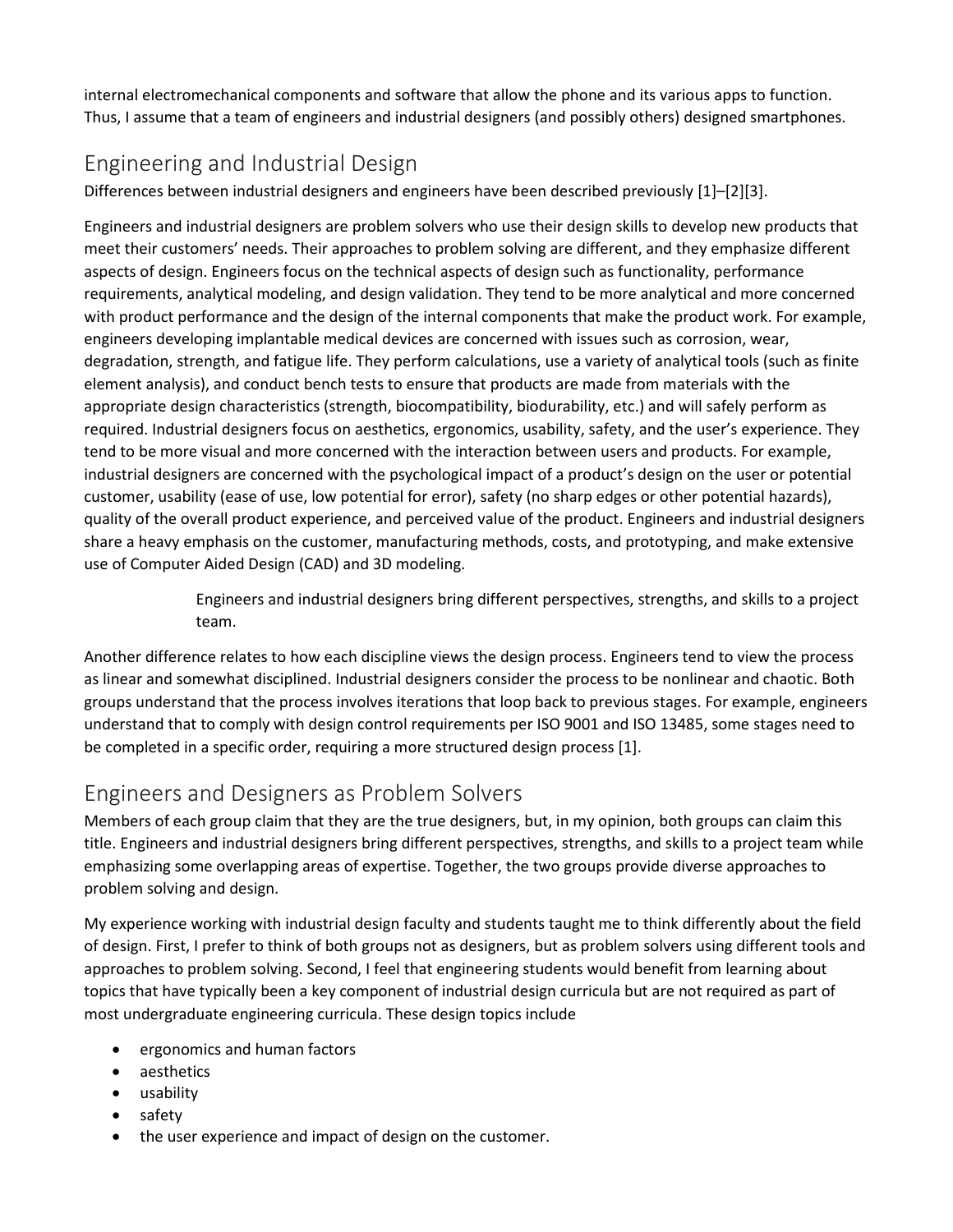Exposure to these topics would expand students' understanding of design, strengthen their design skills, and better prepare them for careers in new product development and product design. These topics would easily be understood by engineering students and are not so complex that prerequisite courses would be required. Several of them could be introduced during the freshman or sophomore year. Some schools may already include a selection of these topics, but, for those that do not, adding them to the design curriculum would be beneficial.

## Incorporating Industrial Design into Engineering Curricula

One way engineering students can learn about industrial design is through formal coursework. This can include an entire course on one topic, multiple classes (modules), or a single class period on one topic as part of a course. Videos can be viewed outside of class if class time is not available. If your institution has industrial design faculty, then they or local industrial designers could serve as guest speakers in design courses. At MU, engineering faculty and industry experts give 50-min presentations on ergonomics, human factors in design, and universal design. MIAD industrial design faculty members give presentations on the following industrial design topics:

- industrial design/aesthetics—discussion of color, form, proportions, and the use of design to create a recognizable family of products (corporate branding)
- converting specifications into concepts—identifying current solutions, making design boards and use maps, brainstorming, and modeling
- communicating your ideas—use of sketching, tracing, rendering software, and other tools to communicate a design idea
- prototype/mock-up workshop—hands-on workshop on the use of foam core, clay, urethane foam, bristle board, and other materials to create simple, quick prototypes and mock-ups to communicate design concepts.

Knowledge of industrial design topics would enhance our students' design skills and make them better designers.

Another way engineering students can learn about industrial design is to be provided with opportunities to work and interact with industrial designers either as part of a co-op or internship experience or a collaborative project with industrial design students. The collaborative student project approach has been tried at a few schools with positive results [1].

In summary, industrial designers have much in common with engineers. Both are problem solvers with a strong emphasis on the customer. Each brings a unique perspective and complementary set of skills to a design project. Knowledge of industrial design topics would enhance our students' design skills and make them better designers, and there are several ways to include these topics within the design curriculum. Providing opportunities for engineering students to work with industrial design students on projects will help prepare them for work in the medical device industry, where they may be working with industrial designers on a project team. They are both owners of the title "designer," and, by working together, they can create a more diverse set of potential design solutions that meet customer needs.

#### References

1. J. Goldberg, P. Malassigne, "Lessons learned from a 10-year collaboration between biomedical engineering and industrial design students in capstone design projects", Int. J. Eng. Educ., vol. 33, no. 5, pp. 1513- 1520, 2017.